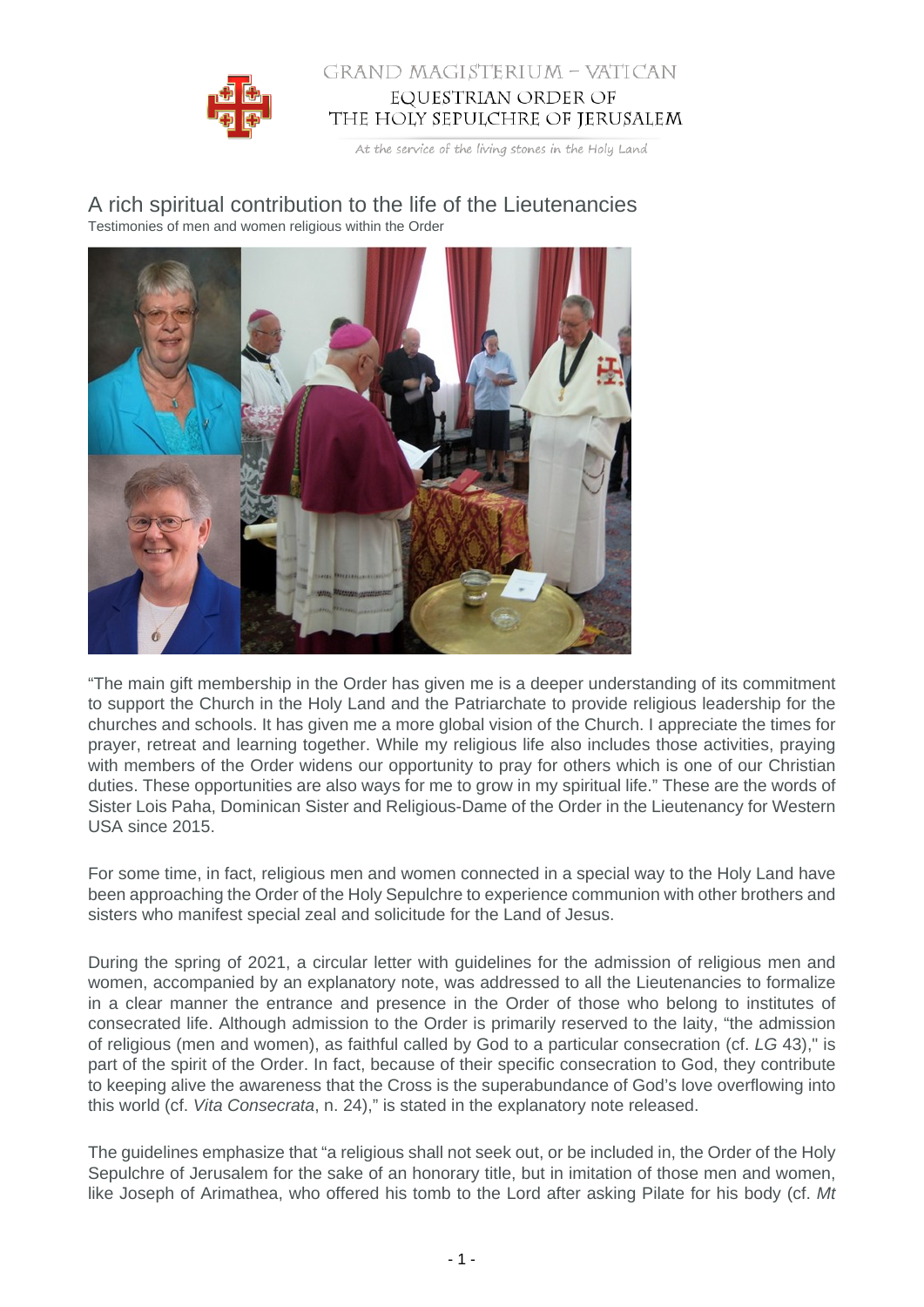27:57-60), or like Nicodemus, who brought myrrh, aloes, and burial cloths (cf. Jn 19:39-40), or again like Mary of Magdala and the other women who piously provided for the burial of the tortured body of the Master (cf. Lk 23:55-56) and were the first witnesses of his Resurrection (cf. Mt 28:1-10; Mk 16:1-11; Lk 24:1-12; Jn 20:1-18)."

This attention to the body of Christ translates today not only into a deep love for the Land in which he lived, gave his life for us and rose again, but also into a charitable concern for the communities that live there. Father Jean- Michel Poffet, a Dominican, was director of the École Biblique in Jerusalem from 1999 to 2008. It was in this context that he became acquainted with the work of the Knights and Dames of the Order of the Holy Sepulchre. During a visit to Rome, he had met Cardinal Furno, then Grand Master, who had decided to support their institute. The Order's contribution to the École Biblique has continued over time and for the past ten years or so it has been supporting the Palestinian employees who work in the famous and well-stocked library of this center of study. Concerning his entry into the Order through the Lieutenancy for Switzerland, Father Jean-Michel says: "As a religious, I was not looking for a new membership but becoming a member of the Order allowed me to concretize my solidarity in a particular way with Eastern Christians. I know the good that the Order does and how valuable this support is for the schools of the Patriarchate and other institutions. It is not only economic support: it is also prayer and moral support."

Sister Lois Paha also addresses the Order's purpose. When she joined the Diocese of Tucson, Sister Lois "got to know members of the Order more closely and learned more about the goals and purpose through their commitment. As chance would have it, Sister Lois was responsible for preparing liturgies for and participating in an Order pilgrimage to the Holy Land in 2013. "The overall goal to support the Christians in the Holy Land became real to me during the 2013 pilgrimage. Seeing the struggle of the Christians gave me the motivation to learn more about this reality and understand more of the situation. As an educator I was especially motivated by the work of Bethlehem University and their efforts to provide strong leaders for the future of the region. I was also impressed by the openness of Christians and Muslims to work together for the healthy and prosperous life they all seek," she says.

Sister Anne Marie Smith took her vows in the Franciscan order in 1960. She joined the Order of the Holy Sepulchre as a Religious-Dame with the Lieutenancy for Western USA. She recounts discovering the existence of this pontifical institution through one of the priests with whom she worked. "I had just completed my second trip to the Holy Land and had learned so much about the people, the conflicts, the care of the various sites by the Franciscans – another connection. While on my first trip I experienced a member receiving the Pilgrim's shell. I later learned what that meant and I wanted to support the faith community in the Holy Land." For Sister Anne, belonging to the Order is also a way to keep in touch with the Franciscan communities in those places.

Involvement in the family of the Order is certainly another important component of choosing to be a Religious-Knight or Religious-Dame. Father Jean-Michel recounts how his participation in the activities of the Lieutenancy is regular and, in addition to this, how he had "the honor and joy of accompanying two years ago a pilgrimage to the Holy Land: a great moment for all of us. In addition, I have led pilgrimages for some French Delegations (Paris, Provence, Lyon)." Sister Anne is aware that belonging to the Order is also accompanied by a desire to contribute financially to the needs of the Church in the Holy Land. In the case of religious, this is not always possible, yet the support they offer is no less important. "As Sisters – she explains – we are not able to provide the financial support expected of members, but we can provide our prayers." Finally, Sister Lois shares how she has put her studies and experience in the field of liturgy to use in organizing prayer meetings for the Lieutenancy. In addition, she explains, "I have volunteered to assist as well with the editorial work on the newsletter and other projects as requested."